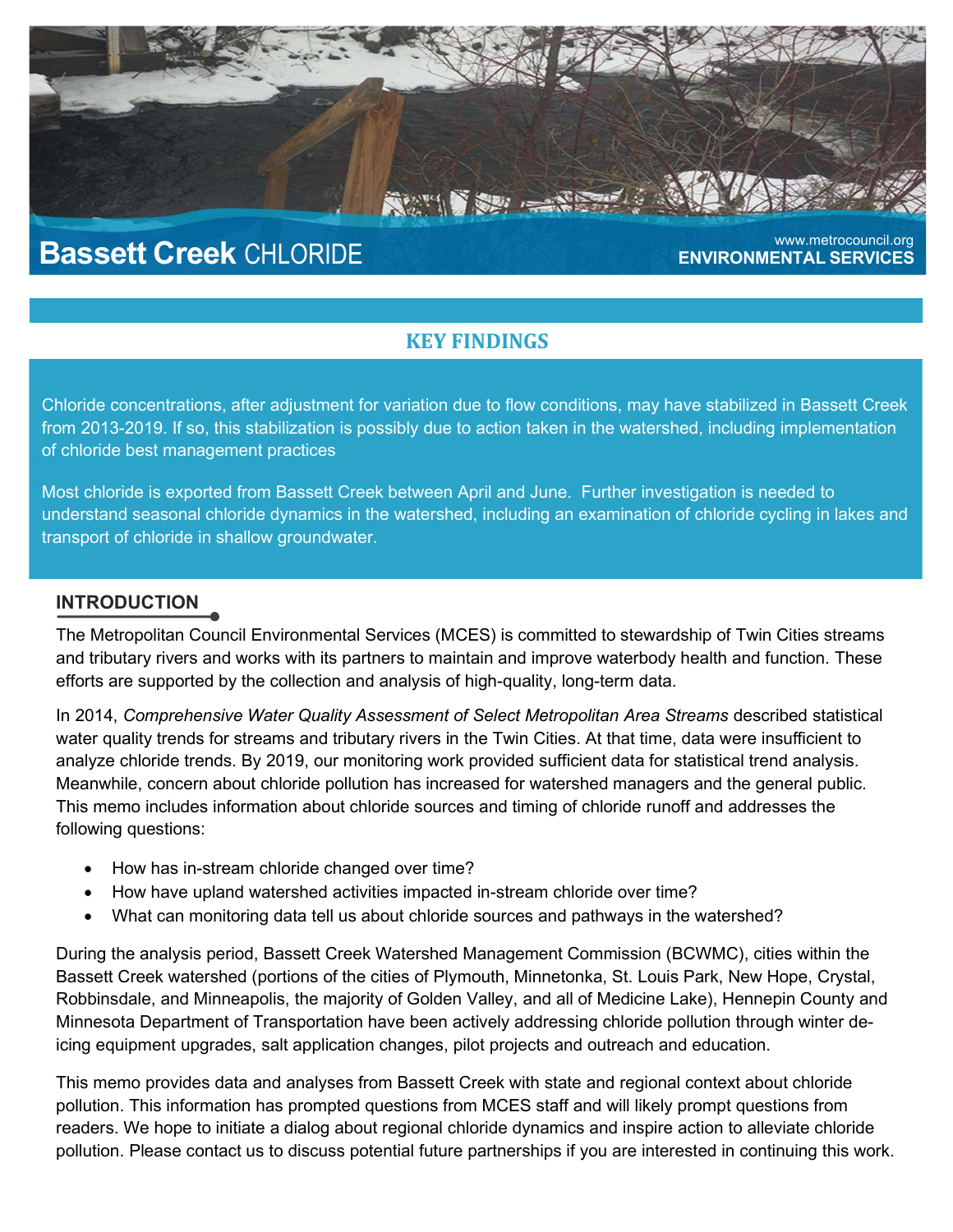# CHLORIDE POLLUTION IN TWIN CITIES WATERS

Chloride concentrations have been rapidly rising in many Twin Cities waterbodies over the past two decades. In the Twin Cities, 40 lakes and streams are impaired for aquatic life due to chloride contamination and an additional 41 waterbodies are high risk for chloride impairment<sup>1</sup>. A recent study by MCES indicated an increasing trend for chloride concentrations in the Mississippi, Minnesota, and St. Croix Rivers during the recent 30 years<sup>2</sup>. Thirty percent of Twin Cities shallow aquifer monitoring wells have chloride concentrations that exceed the Minnesota state water quality standard. $3$ 

Chloride is a permanent water pollutant, there is no easy way to remove it with existing technology. It is toxic to fish, aquatic bugs, and amphibians. Chronic toxicity is indicated by samples above 230 mg/L, acute toxicity by samples above 860 mg/L.<sup>4</sup>

Chloride pollution in Minnesota has multiple sources<sup>5</sup>. The three largest are household water softening, synthetic fertilizer and de-icing salt (Figure 1).

Household water softening: More than 70% of the drinking water used in the Twin Cities comes from groundwater<sup>6</sup> and many groundwater users soften their water with chloride salts. This chloride enters surface and groundwater through wastewater treatment plants or residential septic systems.<sup>7</sup>

Synthetic fertilizer: Chloride is associated with macronutrients like potassium. The most common potassium source in Minnesota is potash fertilizer, potassium chloride.<sup>8</sup> Plants consume the potassium and release the chloride into surface and groundwater.

De-icing salt: Approximately 402,000 tons of de-icing salt is annually applied in the Twin Cities.<sup>9</sup> De-icing salt is carried by melting ice and snow into surface and groundwater.



Figure 1: Major chloride sources and their annual chloride contributions to the environment in Minnesota.

Climate change is creating a warmer, wetter climate in Minnesota and the effects are most significant during the coldest months. An altered winter freeze-thaw cycle will have unpredictable effects on chloride use and pollution dynamics.

# STREAM AND WATERSHED DESCRIPTION

Bassett Creek is 13.5-miles long and drains approximately 39 square miles of mostly urbanized land in Hennepin County. The mainstem begins at Medicine Lake and it discharges to the Mississippi River through a storm tunnel under downtown Minneapolis (Figure 2).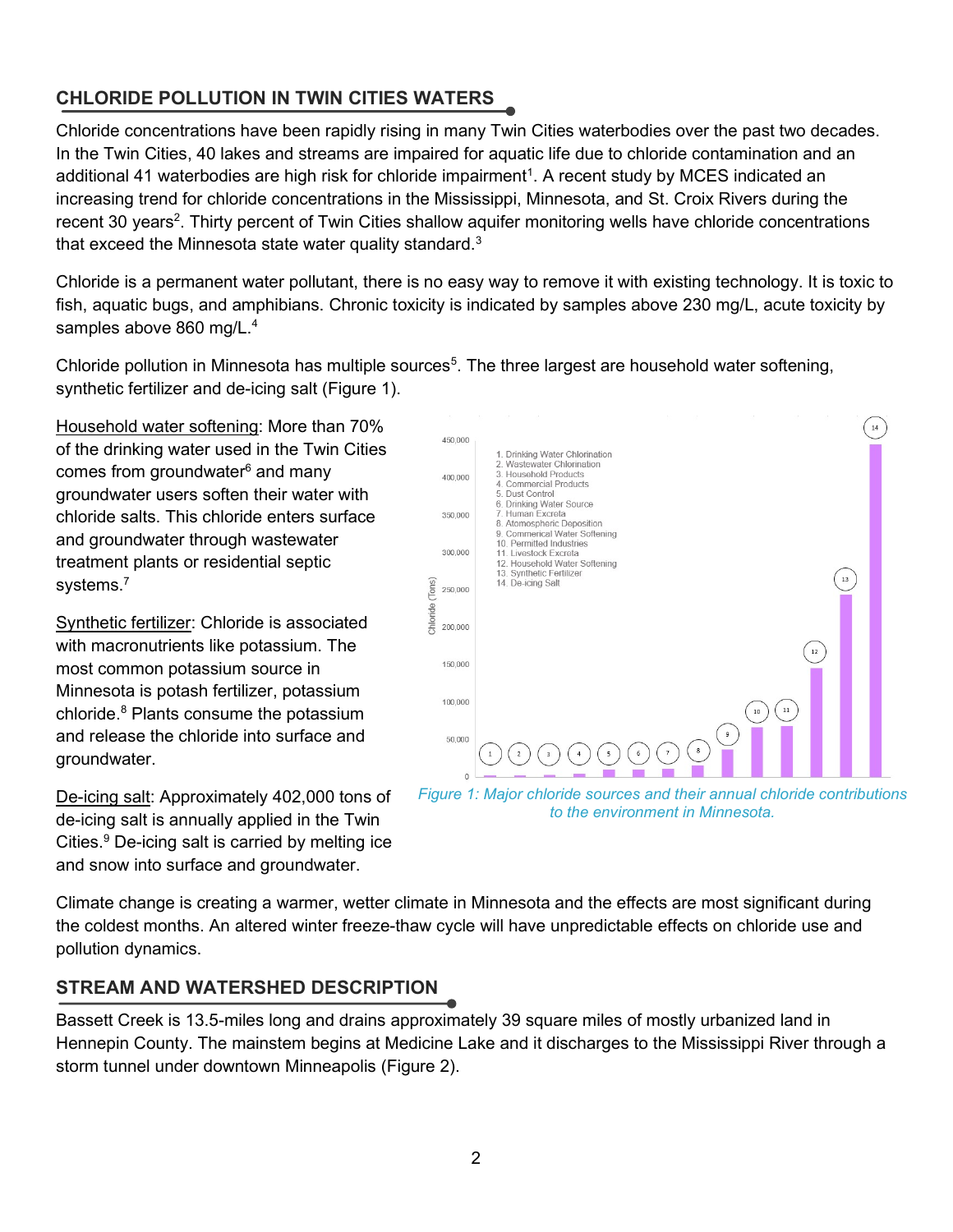Bassett Creek watershed is 25,155 acres, 62.5% of the land use is developed/impervious surfaces and there is no agricultural land use<sup>10</sup>. About 25% of the watershed drains directly to Bassett Creek, and almost 50% drains to Medicine Lake prior to discharge to the creek.

Approximately 30% of the Bassett Creek watershed is roadways. An MPCA analysis found that waterbodies having watersheds with 18% roadway density or higher are more likely to have chloride concentrations above water quality standards.<sup>11</sup>



Figure 2: Map of Bassett Creek Watershed

Six waterbodies in the Bassett Creek watershed

are known to be impaired or at risk of being impaired for aquatic life use due to excess chloride (Figure 2). Bassett Creek is impaired for chloride from Medicine Lake to the storm tunnel entrance. An unnamed creek discharging to Medicine Lake is impaired for chloride. Sweeney, Parkers, and Wirth Lakes are impaired for chloride and Medicine Lake has high risk of becoming impaired<sup>12</sup>.

Household water softening is not likely to be a major chloride source in Bassett Creek watershed. Chloride from household water softening enters surface and groundwater through wastewater treatment plants or residential septic systems. All wastewater in Bassett Creek watershed is treated through the MCES Metropolitan Wastewater Treatment Plant and discharged to the Mississippi River in St. Paul.

Synthetic fertilizer is a possible chloride source in the Bassett Creek watershed. Chloride would come from residential and other urban and suburban turf management application of potash fertilizer.<sup>13</sup> This source of chloride is not well understood in the watershed.

De-icing salt is likely the primary source of chloride pollution in Bassett Creek watershed. De-icing salt is primarily applied between December and March and would likely runoff during melt events from February through April.

# FINDINGS

# Annual Chloride Dynamics 2001-2019

# Chloride Concentration

MCES and BCWMC collected 513 chloride samples between 2001 and 2019. The ambient concentrations are plotted with the annual median concentration (Figure 3). Ambient concentration describes the conditions experienced by aquatic organisms in the stream. These values show great variability and they are affected by precipitation, flow, and watershed factors, including those caused by human activity.



Figure 3: Annual Median and Ambient Chloride Concentrations of Bassett Creek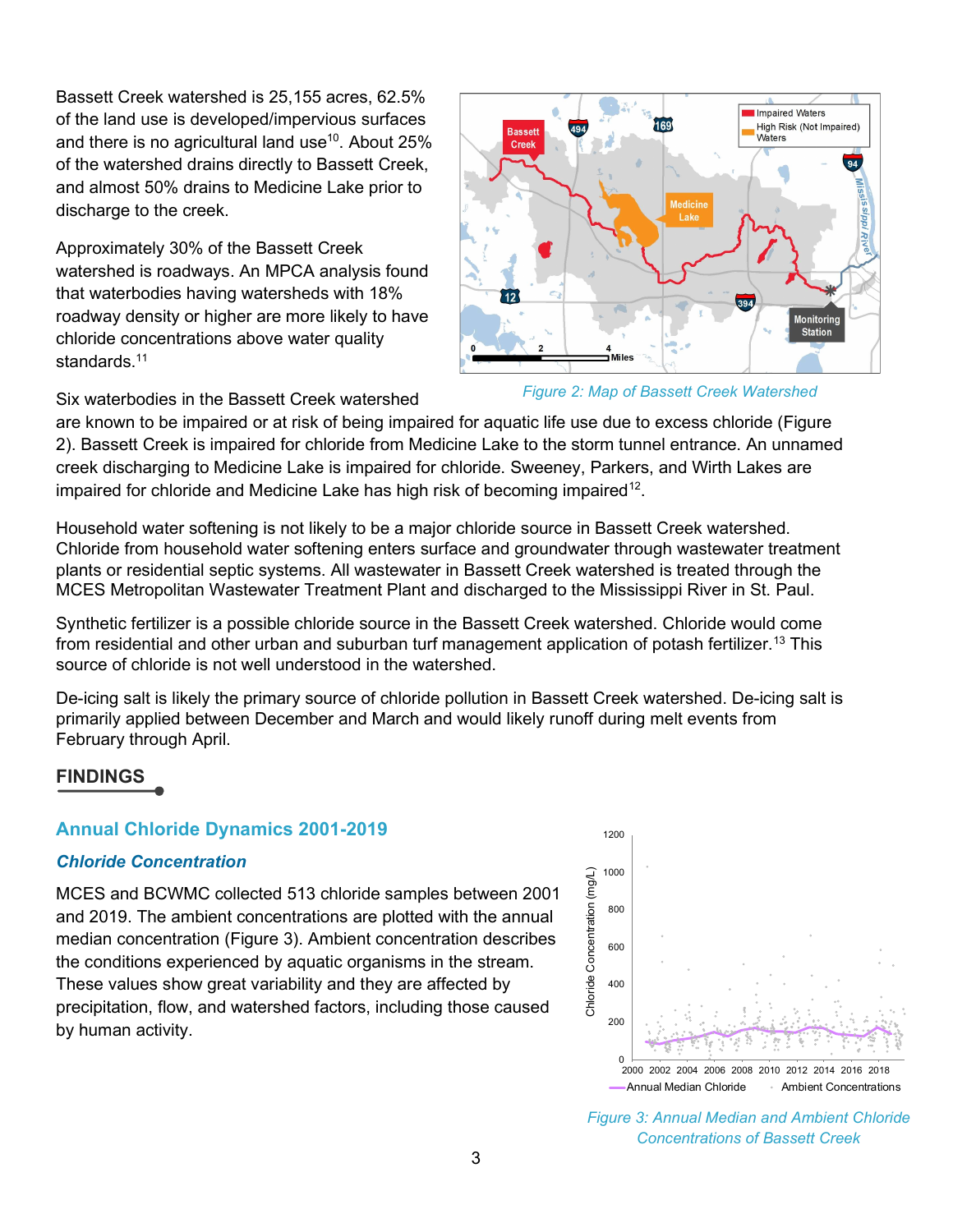Annual median chloride concentration generally increased from 2002 to 2009, afterwards there is annual variability with no clear upward or downward shape through 2019.

Ambient Concentration: The mass of chloride divided by the total volume of water in a stream at a specific time. This value represents the instantaneous amount of chloride in the stream water.

Annual Median Concentration: This is the 'typical' concentration observed in the stream during the year. It is the center of our observed data and is not affected by extreme high or low concentrations.

#### Precipitation and Streamflow

Ambient concentrations are often closely tied to rainfall and resulting flow conditions in the stream. Higher streamflow can lower pollutant levels through dilution, and lower streamflow can increase pollutant levels through concentration.

Figure 4 shows annual total precipitation and the 1981-2010 National Weather Service Climate Normal precipitation at Minneapolis-St. Paul airport<sup>14</sup> with Bassett Creek annual mean flow, a representation of the total volume of flow in the stream for the year. Flow is usually higher in years with greater rainfall. Flow in Bassett Creek varied dynamically during the assessment period. Flows generally increased from 2013 to 2019, corresponding with higher than normal annual precipitation amounts during that period.

Annual Mean Flow: The average of all daily flows for the year.

#### Streamflow and Chloride Concentration

Figure 5 shows annual median chloride concentration and annual median flow values, representing typical conditions for each year. There is a general relationship between flow and concentration: when flow has been high, concentration has generally been low due to dilution, and when flow has been low, concentration has increased. However, there is variability in concentration that does not vary perfectly with flow. This means that factors other than flow impact chloride conditions in the stream.

In order to see how non-flow factors such as watershed practices may have affected chloride concentrations, we used the R-QWTREND model.

#### Chloride Trends

R-QWTREND is a statistical model specifically designed to investigate pollutant trends, which tests potential trends

(increase or decrease in concentration) against a no-trend model (no increase or decrease in concentrations). This model removes the variability of annual flow and seasonality from the statistical analysis. If the model



Figure 4: Flow and Precipitation for Bassett Creek



Concentration in Bassett Creek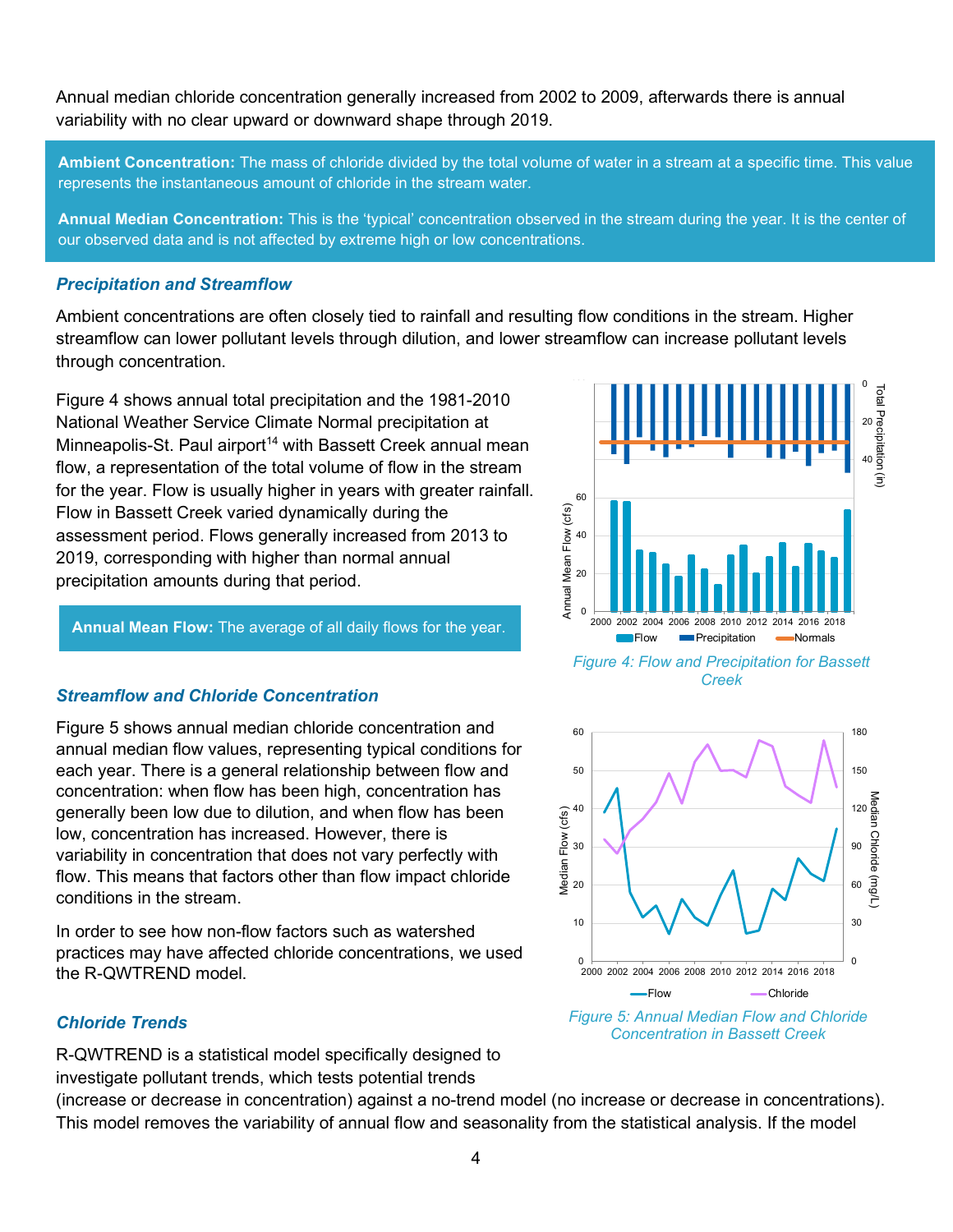does not show a statistically significant trend for a given time period, there is not sufficient evidence to claim that concentrations are increasing or decreasing. If increasing or decreasing concentrations cannot be described, then concentrations are assumed to be stable.

R-QWTREND analysis shows that changes in chloride concentration in Bassett Creek can be best represented by a statistically significant three-trend model,  $p = 2.9x10^{-10}$ . This model has only one significant period, from 2006-2012, which shows an increase in flow-adjusted concentration. From 2001-2005 and 2013-2019 there is not strong enough evidence that a trend exists. These two periods are reported as statistically non-significant (NS) and the modeled trend concentrations, changes in percentages, and rates are not provided (Table 1).

#### Table 1: Statistical Trend for Chloride Concentration in Bassett Creek

| <b>Trend Period</b> | Concentration<br>range (mg/L) | Change<br>in Conc<br>$(\%)$ | Change<br>Rate<br>(mg/L/yr) |         | Trend |
|---------------------|-------------------------------|-----------------------------|-----------------------------|---------|-------|
| $2001 - 2005$       |                               |                             |                             | 04      | ΝS    |
| $2006 - 2012$       | $124.7 - 176.2$ 41.3%         |                             | 7.36                        | 0.00002 |       |
| $2013 - 2019$       |                               |                             |                             | 0.99    | ΝS    |



Figure 6: Flow-Adjusted Trends for Chloride



Figure 7: Mean Annual Flows and Annual Chloride Loads in Bassett Creek (Error bars = 95% Confidence Interval)

From 2005 – 2012, chloride concentrations increased, likely due to behaviors in the watershed, including potentially an increase use of de-icing salt. Since 2013, concentrations have not changed significantly. At this time, it appears that the increasing trend from 2005 to 2012 may have been slowed or halted in 2013 by actions occurring in the watershed, including implementation of chloride best management practices, which interrupted the increasing chloride trend.

Additional data from 2020 and into the future has the potential to impact the significance and the direction of the most recent trend period.

Pollutant Trend: An analysis that shows the direction of change (improving vs. declining water quality) in a pollutant over time. This study examined changes in flow-adjusted chloride concentration from 2001 – 2019, allowing us to look at humancaused influences in chloride concentrations.

Flow-Adjusted Concentration: An adjustment to ambient concentration that removes variability of annual flow and seasonality mathematically, for use in statistical analysis.

#### Chloride Load

Figure 7 illustrates annual loads expressed as tons and annual mean flow. The annual loads for chloride calculated with Flux32 exhibited significant year-to-year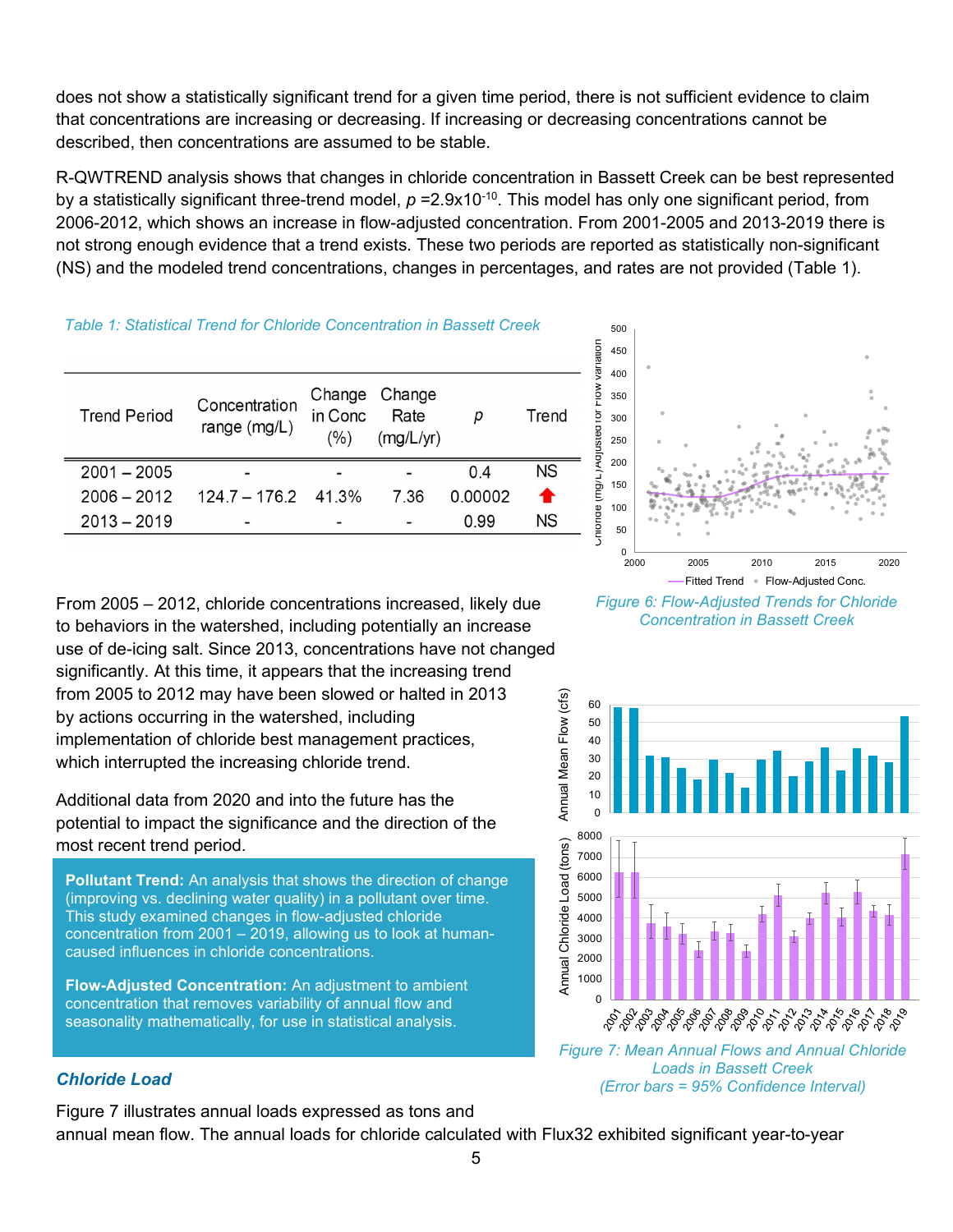variation indicating the influence of precipitation and flow on the transport of pollutants within the watershed and the stream.

The increase in Cl loads in years of higher flow could be due to the increased flushing of salt that had built up in watershed lakes and groundwater during drier years, when pollutants are less likely to be mobilized. Annual chloride load variability in Bassett Creek is also likely due to quantity and timing of winter storm events and de-icing response to those storm events.

Pollutant Load: The total mass of a pollutant exported from a stream over a period of time. MCES uses Flux32 software to estimate pollutant loads.

### Seasonal Chloride Dynamics 2001 – 2019

#### Chloride Concentration and Streamflow

Figure 8 shows monthly median chloride concentration and monthly median flow values, representing typical conditions in each month. Seasonal changes can influence monthly median flow and monthly median chloride concentration. De-icing salt is likely the primary source of chloride in the watershed. De-icing salt is primarily applied between December and March and would likely runoff during melt events from February through April. Peak flow was observed during the spring, while peak chloride concentration occurred in winter

#### Chloride Load

Chloride load is seasonally dynamic. The highest chloride load occurs from April through June. Chloride loads calculated with Flux32 were compiled as monthly averages for 2001-2019, Figure 9 uses a line to indicate maximum and minimum values for each month. The bottom of each box represents the first quartile, the top represents the third quartile, and the line in the middle of the box represents the median monthly chloride load.

From 2001-2019, highest monthly loads occur in the spring and early summer, likely due to snow melt and spring precipitation. Chloride dynamics are likely affected by chloride cycling in Medicine Lake and other upstream lakes with high chloride, shallow groundwater storage and additional, unknown factors.



Figure 8: 2001 – 2019 Monthly Median Flow and Median Ambient Chloride Concentrations in May Jun Jul Aug Sep Oct Nov Dec<sup>0</sup><br>w ----Chloride<br>2019 Monthly Median Flow and<br>nt Chloride Concentrations in<br>Bassett Creek



#### LIMITATIONS

The analyses described in this memo identify changes in chloride concentrations in the stream, but they do not identify the cause of those changes. MCES has suggested hypotheses about causes of changing chloride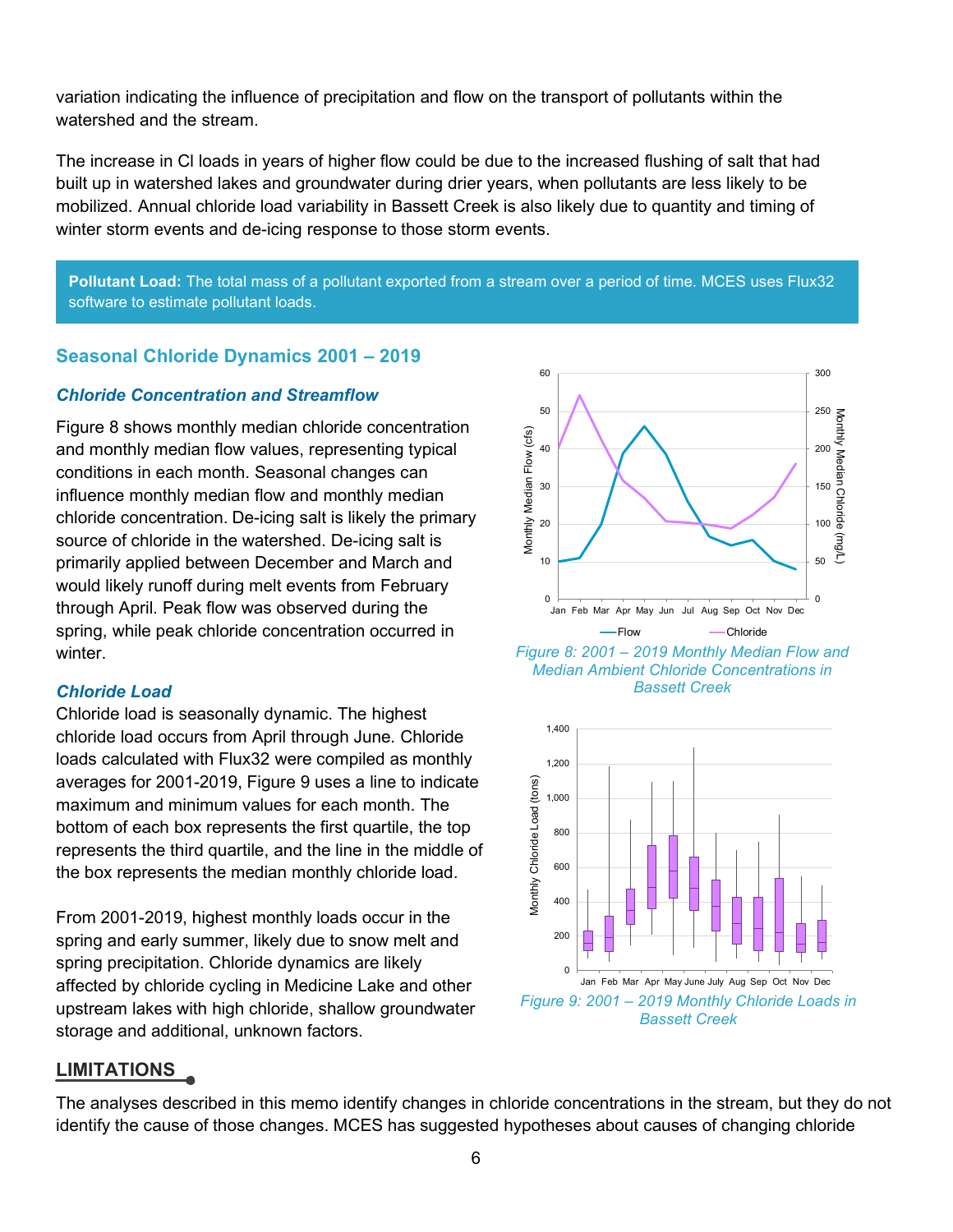dynamics but additional information or research is needed to identify specific changes in watershed management, climactic changes, or any other factors which may have affected concentration in the stream.

During some winter months in from 2001 – 2019, hazardous ice conditions precluded sample collection. This data gap possibly biases our understanding of seasonal and annual chloride dynamics.

# RECOMMENDATIONS & NEXT STEPS

Chloride pollution reduction projects and initiatives are most effective when guided by data collection and analysis. In order to support Bassett Creek WMC and partners to prioritize resources to understand chloride dynamics and mitigate chloride pollution, MCES provides the following recommendations:

- Calculate or compile a watershed chloride budget including but not limited to de-icing salt application and turf grass management.
- Develop a watershed water budget including groundwater contribution.
- Investigate chloride concentrations and cycling in lakes to understand how lakes affect chloride in the creek.
- Investigate the potential for stormwater runoff to enter shallow groundwater and how that affects chloride pollution timing and concentration.
- Compile a timeline of land use changes, chloride best management practices and stormwater management installations in the watershed to better understand the flow-adjusted concentration trend.
- Update flow and load duration curves from 2014 Comprehensive Water Quality Assessment of Select Metropolitan Area Streams. This analysis calculates the likelihood of a chloride standard exceedance for a particular flow.
- Investigate whether milder winters exacerbate seasonal chloride pollution by investigating winter chloride trends during thaw events, two or more days with air temperature lows above 32°F.
- Investigate monthly or seasonal chloride trends.
- Investigate relationship between continuous conductivity and chloride to understand chloride dynamics at a higher resolution.
- Investigate chloride dynamics grouped by decadal intervals or in response to known watershed changes. MCES has some preliminary decadal assessment available to share.
- Monitor water quality and flow upstream of the WOMP station to better identify chloride sources to Bassett Creek.

We are aware that not all watershed organizations have the time, capacity, or resources to take these or other future next steps. MCES may have the ability to assist with future data collection, data analysis or other technical advice. Please contact us to discuss the potential of future partnerships if you are interested in continuing this work. Please contact us for additional technical information or information on field, laboratory and data analysis methods. Method documentation is also available as part of the Comprehensive Water Quality Assessment of Select Metropolitan Area Streams report, Introduction and Methodologies section, available on the Council website at https://metrocouncil.org/streams.

<sup>1</sup> Minnesota Pollution Control Agency. Chloride 101. <https://www.pca.state.mn.us/water/chloride-101>

 $^2$  Metropolitan Council Environmental Services, 2018. Regional Assessment of River Quality in the Twin Cities Metropolitan Area. <https://metrocouncil.org/Wastewater-Water/Services/Water-Quality-Management/River-Monitoring-Analysis/Regional-Assessment-of-River-Quality-(2).aspx>

<sup>3</sup> Ibid. Footnote 1, page 2